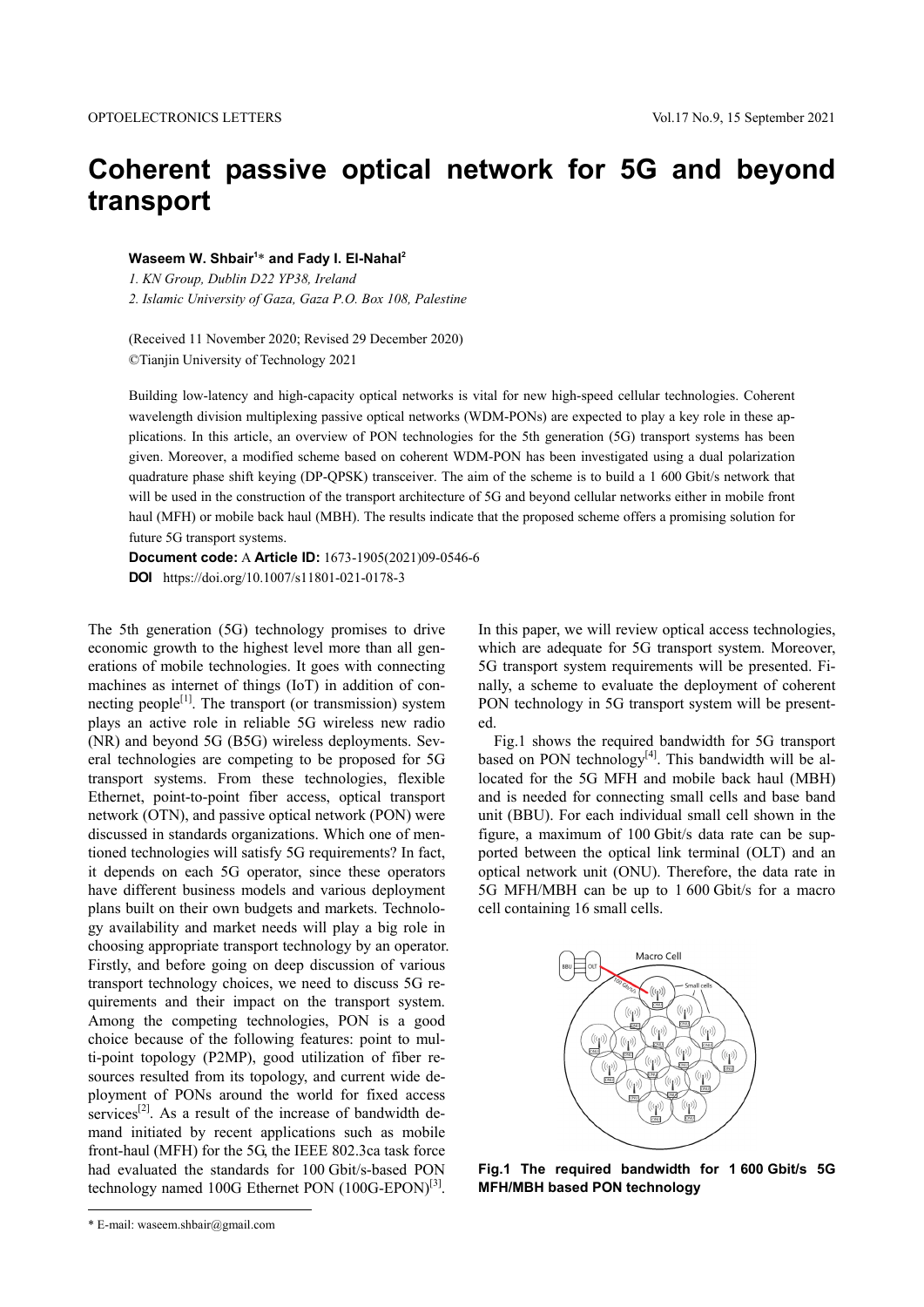SHBAIR *et al.* **Optoelectron.** Lett. Vol.17 No.9 • 0547 • Contract the SHBAIR *et al.* **Optoelectron.** Lett. Vol.17 No.9 • 0547 •

In this article, a significant data rate will be achieved (1 600 Gbit/s) using coherent WDM-PON with dual polarization (DP) technique and quadric phase shift keying (QPSK) modulation. With DP-QPSK, one symbol will carry 4 times the on-off keying (OOK) bits. This will highly utilize the fiber optic link resources to the maximum.

Before 5G, PONs with 10 Gbit/s seems to be very sufficient for current market. But in 5G era, higher speed PONs will be required. Several papers have studied 100 Gbit/s PON and below. In this article, a demonstration of 100 Gbit/s/*λ* with 16 wavelengths (1 600 Gbit/s) employing WDM PON system with coherent detection and simplified digital signal processor (DSP) will be presented.

PON is a point to multipoint network, where optical distribution network (ODN) with passive optical (power or wavelength) splitters is used to broadcast the transmitted optical signal from the OLT at the central office (CO) to ONUs at subscribers' premises.

Time-division-multiplexed passive optical networks (TDM-PONs) have been extensively deployed to deliver the enormous bandwidth needed for broadband services. TDM-PONs offer cost effective solution, however they suffer from the limited bandwidth $[5,6]$ . WDM-PON increases the utilization of the optical fiber bandwidth $[7-11]$ . In WDM-PON, high data rate transmission in both uplink and downlink directions can be simply achieved for each ONU near end users; where a dedicated pair of wavelengths is allocated to each ONU. Moreover, WDM-PON provides a direct optical point-to-point link between each ONU and the OLT at the CO; because of this, it is not required to deal with complex PON-over-Ethernet mapping and network management.

The coexistence of TDM-PON and WDM-PON is preferable<sup>[12]</sup>. So that existing TDM-PON users are unaffected and the previous investment on the network infrastructure can be preserved. Moreover, the full service access network (FSAN) has proposed time- and wavelength-division multiplexed passive optical network (TWDM-PON) as a main technology for next-generation PON stage 2 (NG-PON2) offering an aggregate network capacity of 40 Gbit/s. Tab.1 shows the standards, data rates and the increase in capacity offered by next-generation PON technologies $\left[13\right]$ . These PON standards are set by the ITU and IEEE groups. For the ITU, they include gigabit PON (GPON), XG-PON, and NG-PON2 standards. While for the IEEE, they include GEPON, 10GEPON, and 100GEPON.

# Tab.1 PON standards<sup>[13]</sup>

|                              | GPON (2003)                                 | XG-PON (2010)                                | NG-PON2 (2015)                                                 | GE-PON (2004)                   | 10GE-PON (2009)                       | 100GE-PON (2019-TBD) |  |
|------------------------------|---------------------------------------------|----------------------------------------------|----------------------------------------------------------------|---------------------------------|---------------------------------------|----------------------|--|
| Standard                     | <b>ITU-T G.984</b>                          | <b>ITU-T G.9807</b>                          | <b>ITU-T G.989</b>                                             | <b>IEEE 802.3ah</b>             | <b>IEEE 802.3av</b>                   | <b>IEEE 802.3ca</b>  |  |
| DL/UL data rates<br>(Gbit/s) | 2.5/1.25                                    | $10/2.5$ or $10/10$<br>$(XGS-PON)$           | 40/10                                                          | 1.25/1.25                       | $10$ -Oct                             | Up to $100/100$      |  |
| Wavelength                   | 490 nm and<br>$1.550$ nm DL/<br>1 310 nm UL | 1 577 nm DL/<br>$1270 \text{ nm} \text{ UL}$ | $1.596 - 1.603$ nm/<br>$1.532 - 1.539$ nm/<br>$1610 - 1625$ nm | $1.550$ nm DL<br>$1.310$ nm UL. | 1.550 nm DL/<br>$1310 \text{ nm}$ UL. | <b>TBD</b>           |  |
| Splitting ratio              | Up to 1:64                                  | Up to $1:128$                                | Up to $1:128$                                                  | Up to 1:64                      | Up to $1:128$                         | <b>TBD</b>           |  |
| Coexistence                  | With the GPON                               |                                              |                                                                |                                 | With the GE-PON                       |                      |  |

Two significant factors must be considered in future high-speed PONs that will support 5G, which are latency and bandwidth $[14]$ . In this section, we will review PON technologies that can address these two factors. High speed PON can be achieved by either multiplexing several wavelengths or increasing the data rate per wavelength. NG-PON2 has the ability of channel bonding and wavelength tunability. For example, by aggregating eight 10 Gbit/s wavelengths, use TWDM to achieve a bandwidth up to 80 Gbit/s. Moreover, 160 Gbit/s more bandwidth can be gained using sixteen 10 Gbit/s point-topoint (P-t-P)-WDM overlay wavelengths as reported in the ITU-T  $(G.989.2)^{[15]}$ . Hence, NG-PON2 can be a good candidate for 5G transport. However, wavelength tunability, channel bonding, and strict crosstalk requirements will increase the complexity of transceiver design and the total cost of the network<sup>[2]</sup>. On the other hand, there is more interest in increasing the data rate of a single wavelength TDM-PON. A target of 25 Gbit/s data rate is becoming essential to meet the minimum transport bandwidth required in 5G for functional split 7a.

To achieve the 29-dB power budget class (called PR30) as reported in the IEEE 802.3ca draft standard that released in March, 2018, a 25 Gbit/s per wavelength PON system using non-return-to-zero (NRZ) modulation with the support of advanced forward error correction (FEC) is the preferred choice. Moreover, a 50 Gbit/s Ethernet PON (50G-EPON) can be achieved by ponding two 25 Gbit/s wavelength channels. Additional insertion loss of wavelength MUX and De-Mux in a wavelength ponding system can be compensated using semiconductor optical amplifiers (SOAs) in a 50G-EPON system<sup>[16]</sup>. A better solution can be achieved if a single wavelength of 50 Gbit/s using NRZ coding has been introduced instead of using two-25 Gbit/s wavelengths. This will not only require fewer optical components and lower system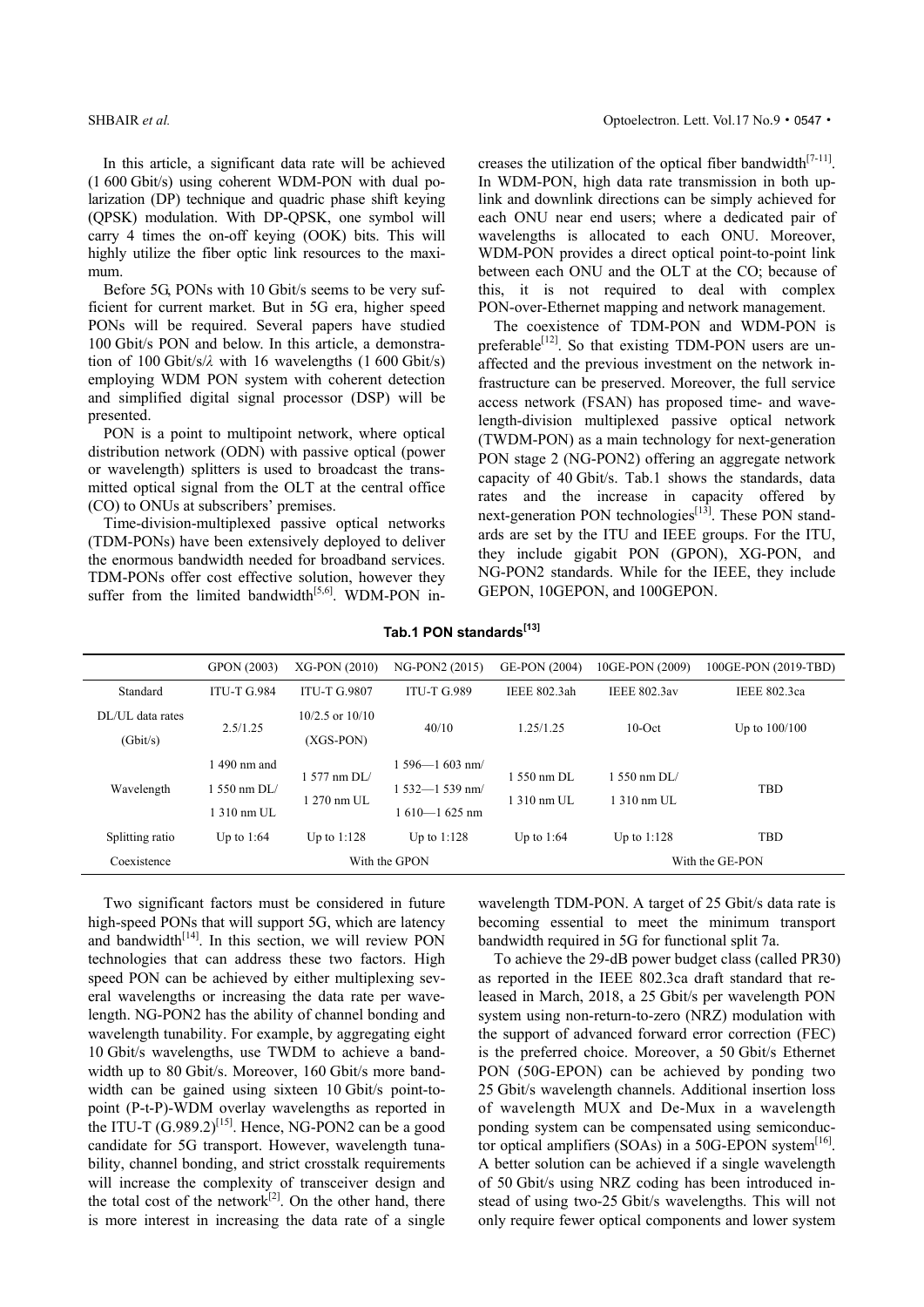costs, but also saves wavelength resources<sup>[17]</sup>. Duobina $rv^{[18]}$ , pulse amplitude modulation with 4-level  $(PAM4)^{[19]}$ , and discrete multitone  $(DMT)^{[20]}$  are other advanced modulation formats that can be combined with advanced DSP equalization to produce such system. Recently, NRZ/duobinary or PAM-4 with over 29 dB power budget using SOA and DSP has been used to demonstrate the benefit of 50 Gbit/s TDM-PON single-wavelength system<sup>[19]</sup>.

5G specifications allow a minimum overall latency in the transmission system. TDM-PON bandwidth allocation schemes increase the overall latency beyond this level. OLT implements dynamically bandwidth allocation (DBA) to allocate time slots for specific ONUs upstream signals and avoid upstream data collisions in conventional TDM-PON. This process and the corresponding grant processing time (GPT) increase the total latency. So that, simplifying the handshake process or GPT is essential to minimize the latency. Fixed-length  $DBA^{[21]}$  and traffic-load dependent  $DBA^{[22]}$  have been proposed to minimize latency issue in TDM-PON. The quiet window (over  $200 \,\mu s$ ) is the total interruption time when new ONUs are invited to join the upstream traffic during TDM-PON ONU registration process. This interruptions time will be added to the latency, which will cause an extra delay of the allowed values in 5G. Various solutions were introduced in this regard either by using a second wavelength for ONU discovery and ranging, or by modifying the current activation process time to minimize the interruptions in TDM-PON<sup> $[23]$ </sup>.

WDM-PON is expected to play a key role in 5G MFH applications thanks to its operational simplicity, fiber resources saving, high capacity, and low latency. WDM-PON with a dedicated wavelength for each user with 25 Gbit/s or more has been proposed for 5G deployment<sup>[24]</sup>. There are two expected key technologies for WDM-PON. Firstly, colorless ONUs employ tunable transceiver technology. Recently, a 25 Gbit/s colorless ONU including reflective electro-absorption modulator with semiconductor optical amplifier (REAM-SOA) to support 5G fronthaul has been reported<sup>[25]</sup>. Currently, building cost effective tunable transceiver technologies for 25 Gbit/s and higher is a big challenge. It is conceivable that tunable transceivers can find more applications and usage in 5G business services than in other markets as 5G business services can tolerate higher cost. Stability of wavelength, integration of photonics to reduce cost, and tuning range of wavelength are main challenges that require more study.

The second key technology is the auxiliary management and control channel (AMCC), which is used to transmit assignment information, operation, administration, management (OAM) data, and wavelength allocation. There is a work related to wavelength adjustment method for the upstream signal using the AMCC in WDM-PON for 5G presented in Ref.[26].

In general, single-wavelength data rate 25 Gbit/s and

50 Gbit/s are the target for next PON innovations regardless of the PON type. On the transmitter side, novel modulation formats such as duobinary, discrete multitone, and PAM-4, are being introduced with the conventional NRZ method. On the receiver side, for a wireless service dedicated PON, the ODN loss budget is much more relaxed compared with the conventional fixed access PON, which results extra cost saving. For TDM-PON, the latency issue has been investigated to minimize the time delays due to DBA and quiet window during the activation of ONU<sup>[23]</sup>. For WDM-PON, there are innovations for cost-effective tunable transceivers, which are big challenge especially for 25 Gbit/s data rates and higher.

WDM-PON appears to be a best choice for reliable 5G and beyond transport system. WDM-PON is very attractive for future broadband access network due to its capability of providing practically unlimited bandwidth to each end node. WDM-PON can be paired with high-speed technologies such as digital coherent detection to provide improved tolerance to system impairments, greater capacity, and enhanced spectral efficien $cv^{[4]}$ . There has been a great interest in coherent access networks recently. This has been driven by the need to expand the system reach and to support increased number of users. Digital coherent detection involves optical coherent detection with electronic digital signal processing  $(DSP)^{[4]}$ . Coherent technology will allow the use of ultra-dense wavelength division multiplexing (UD-WDM) by densely spacing channels whilst avoiding filtering and introducing the "wavelength-to-the-user" concept, thanks to the excellent selectivity of coherent receivers<sup>[12,27]</sup>. Moreover, coherent receivers offer significantly higher receiver sensitivities compared with direct detection (DD) receivers<sup>[28,29]</sup>. This will allow higher loss budgets, enabling higher split ratios and longer reach<sup>[6]</sup>. However, the complexity and cost of conventional digital coherent receivers have prevented their use in PON applications. Recent advances in low complexity coherent transceiver technology can play a significant role in future access  $PONs^{[30,31]}$ .

Phase and polarization diverse digital coherent receivers have the potential to increase the capacity of current optical fiber networks, where all four optical carrier dimensions (the in-phase and quadrature-phase components of two orthogonal polarizations) are used for modulation<sup>[32-34]</sup>. Spectrally efficient modulation techniques such as *M*-ary phase shift keying (PSK) and *M*-ary quadrature amplitude modulation (QAM) can be employed for coherent optical links<sup>[35,36]</sup>. Modulation formats with *k* bits of information per symbol can achieve a spectral efficiency of up to *k* bit/s/Hz/polarization compared with 1 bit/s/Hz/polarization for binary modulation formats. For example, modulation formats with 2 bits of information per symbol such as QPSK can realize up to 2 bit/s/Hz/polarization of spectral efficiency using half the symbol rate while keeping the bit rate. The reduced symbol rate offers numerous gains with regard to toler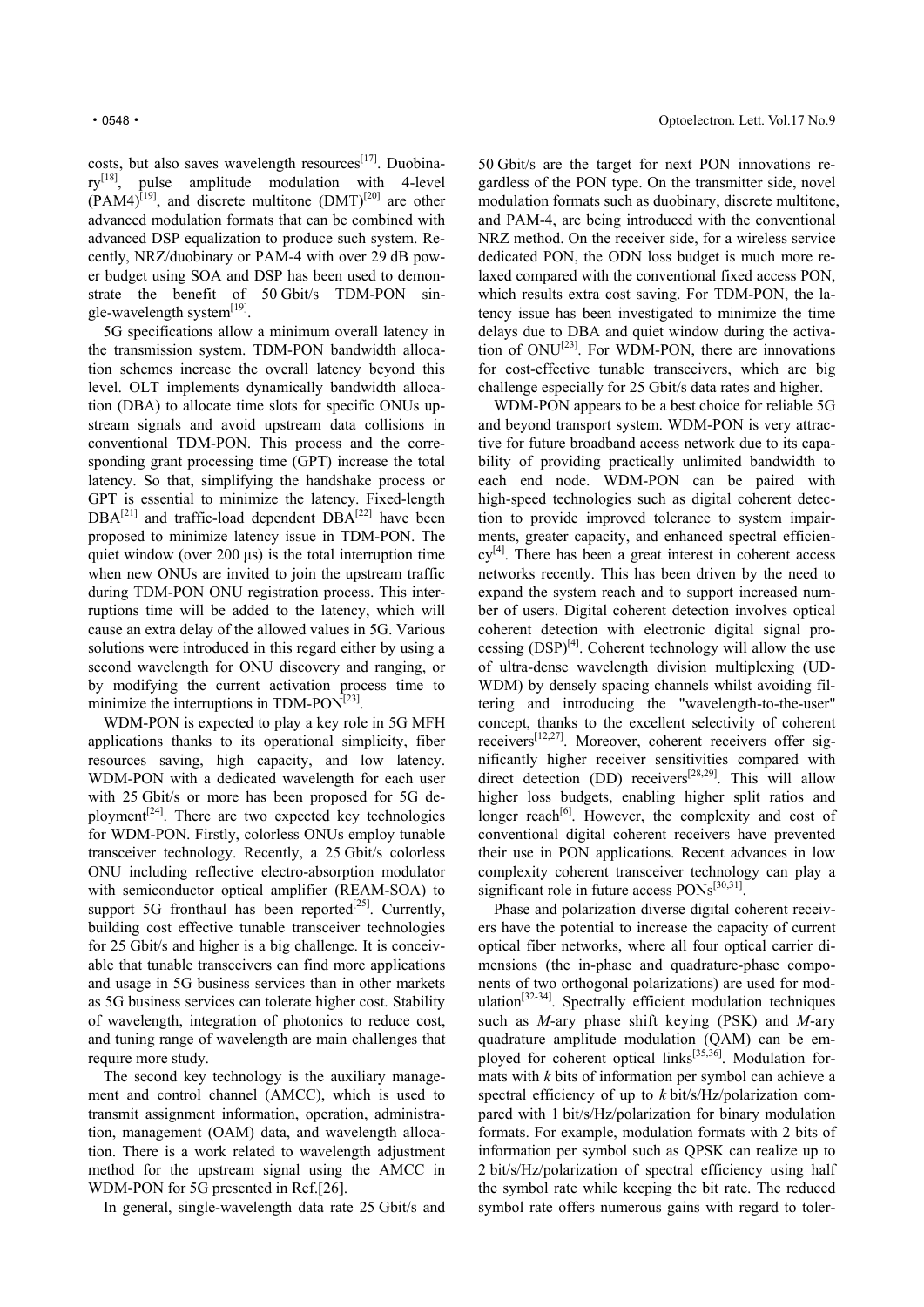ance to chromatic dispersion (CD) and polarization-mode dispersion (PMD). Moreover, since the phase information is preserved after detection, linear equalization methods can be used to compensate linear optical impairments, such as CD and PMD. In addition, advanced FEC techniques can be applied to increase reach and robustness of the system.

However, nonlinear interactions between closely spaced multiple WDM wavelengths with large launching power occur. Theses nonlinear effects include self-phase modulation (SPM), cross-phase modulation (XPM), and four-wave mixing (FWM). Currently, dispersion unmanaged systems are the industry standard, where the effect of SPM and XPM is eased due to fast broadening of the optical pulses during transmission. However, the effect of fiber nonlinearity remains a limiting factor for increasing the transmission capacity. Several technologies for reducing fiber nonlinearity have been reported including digital back-propagation (DBP), subcarrier multiplexing, and total intensity directed phase modulators (TID-PMs) XPM compensator<sup>[37-39]</sup>.

As the needs in 5G transport architecture are increasing to at least 25 Gbit/s and beyond, the coherent detection technique seems to be more attractive method to be considered than direct detection. It enables a higher spectral efficiency and greater tolerance to CD and PMD. Several coherent PON system demonstrations that can be employed for 5G transport have recently been demonstrated. A 10 Gbit/s class TWDM-PON was demonstrated using a self-coherent coherent technique with a commercial distributed refractive laser (DFB)<sup>[40]</sup>. Afterwards, 20 Gbit/s to 100 Gbit/s class digital coherent PON systems were investigated $[41,42]$ . These demonstrations indicated the capabilities of much higher bit rate of 100 Gbit/s/wavelength class PON systems, offering several times higher capacities than the current PON systems with 10 Gbit/s/wavelength. A DP-QPSK with 100 Gbit/s/*λ* for 100 km distance was demonstrated recently in Ref.[43].

Fig.2 shows the proposed coherent WDM-PON architecture employing 100 Gbit/s/*λ* DP-QPSK signals for a 100 km fiber span to achieve a total capacity of 1.6 Tbit/s.



**Fig.2 Architecture of the 1 600 Gbit/s coherent WDM PON system** 

A symmetric 16×16 coherent DP-QPSK WDM-PON system has been employed. Each OLT/ONU link of the sixteen can handle up to 100 Gbit/s data rate in both directions. Each ONU/OLT path is identified by an individual wavelength (*λ*). The upstream wavelengths (from ONU to OLT) were allocated from 1 537.79 nm (*λ*1) to 1 543.73 nm (*λ*16), while the downstream wavelengths (from OLT to ONU) were allocated from 1 558.17 nm (*λ*17) to 1 564.27 nm (*λ*32). The channel spacing in both cases was 50 GHz. At both ends, a 100 Gbit/s NRZ DP-QPSK real-time optical coherent transceivers (TRXs) were used. At the OLT, a booster amplifier for downstream, a preamplifier for upstream, an optical MUX/ DEMUX with 50 GHz grid and a WDM Gaussian optical filter were employed. Both booster and preamplifier are EDFAs. At ONUs side, a 1:16 coupler was used to connect the 16 ONUs.

The coexistent advantages of low-cost and high sensitivity receiver make the proposed scheme an attractive candidate for 5G transportation. The optical coherent dual-polarization PSK receiver consists of a homodyne receiver design. It has an LO laser polarized at 45° relative to the polarization beam splitter, and the received signal is separately demodulated by each LO component using two single polarization PSK receivers. Cost effective simplified coherent receiver for high splitting downstream transmission was employed, where a simple half power coupler was used to replace 90° optical hybrid and the electrical LO was used to down-convert the signal. Moreover, single balanced photodiode was required for each polarization. This simplified coherent PON receiver enables high capacity, long reach and large-scale  $NG-PONS<sup>[44]</sup>$ .

The performance of the DP-QPSK modulated signal in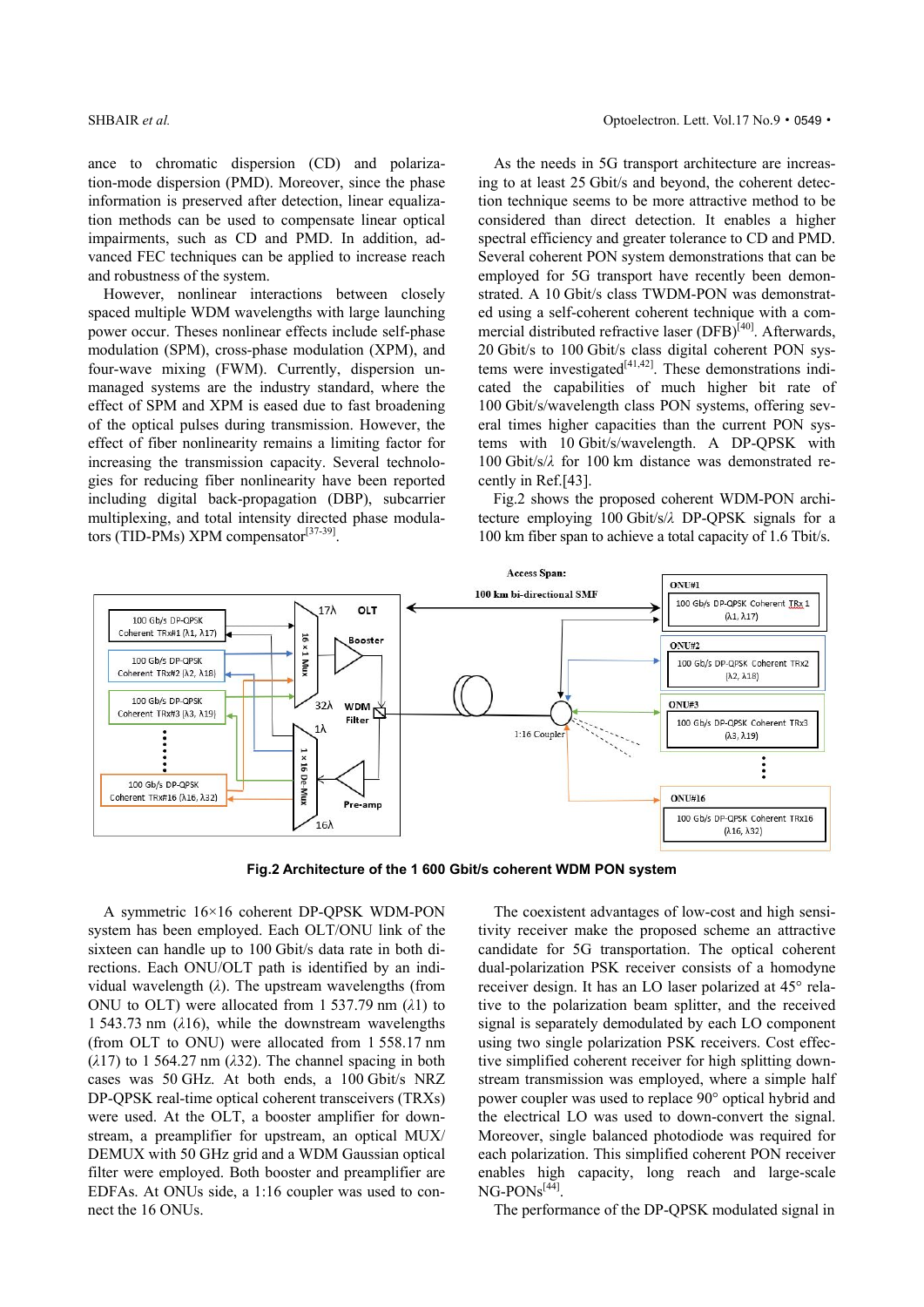the downlink is investigated by measuring the variation of bit error rate (*BER*) with optical signal-to-noise ratio  $(OSNR)^{[45]}$ . The *BER* results after 100 km SMF and at back-to-back (B-T-B) and the corresponding constellation diagrams of downlink 100 Gbit/s DP-QPSK modulated signals are shown in Fig.3. *λ*17, *λ*24 and *λ*32 were chosen to be viewed in the figure to show the results of first, middle, and last wavelengths of the downstream spectrum. It is clear from the results that the *BER* declines with the increase of the *OSNR*. Moreover, the perfect constellation diagram indicates that the fibre impairments do not have a major effect on the DP-QPSK-modulated signal. Furthermore, it can be seen that the power penalty is negligible (less than 2 dB).



**Fig.3** *BER* **curves for DL at B-t-B and 100 km span (Inset:** *λ***17 corresponding constellation diagrams)**

The variation of *BER* with *OSNR* for the DP-QPSK modulated signal in the uplink 100 km span of SMF is shown in Fig.4). *λ*1, *λ*8, and *λ*16 were chosen to be viewed in the figure to show the results of first, middle, and last wavelengths of the upstream spectrum. It is clear from the results that the *BER* declines with the increase of the *OSNR* for both uplink and downlink respectively. Moreover, the *BER* is slightly better for the downlink compared with the uplink, which is expected because of the usage of booster in downlink before the 100 km SMF. For uplink, the pre-amplifier amplify both the signal that carries the information and the noise generated by dispersion and nonlinear effects of fiber span.



**Fig.4** *BER* **curves for uplink at 100 km span of SMF (Inset:** *λ***16 corresponding constellation diagram)** 

Several DSP functions and algorithms to aid in recovering the incoming transmission channel(s) after coherent detection have been performed. These include Bessel filter, resampling, quadrature imbalance, nonlinear compensation, timing recovery, adaptive equalizer, down-sampling, frequency offset estimation, and carrier phase estimation.

Assuming that the DP-QPSK optical TRx has an output power (*PT*) of 0 dBm, the insertion loss of 16 splits is 14.5 dB, and fiber attenuation loss of 20 dB (0.2 dBm/km  $\times$ 100 km). Then the total power loss (*PL*) for the link will be 34.5 dB. The total gain (*G*) of the link that is generated by the EDFA is 18 dB. Considering link degradation, a power margin (*PM*) of 6 dB should be added as well. Then the required receiver's sensitivity (*PR*) at the end of the optical path can be calculated using the equation (*PT*–*PR*<*PL*–*G*+*PM*). Hence, the optimum receiver sensitivity *PR* should be more than −22.5 dBm.

Tab.2 summarizes the loss budgets calculations. Uplink had a 35.01 dB loss budget with an OLT output power of +8.01 dBm/ch while downlink had a 35.16 dB loss budget with an OLT output power of +2.76 dBm/ch. It is clear from the results that the proposed 100 Gbit/s/*λ*-based coherent WDM-PON system has a feasible loss budget that can support a 1 600 Gbit/s symmetric bi-directional MFH suitable for 5G.

**Tab.2 Summary of loss budget**

| Parameter              | Unit      | Upstream               | Downstream             |
|------------------------|-----------|------------------------|------------------------|
| Bit rate per $\lambda$ | Gbit/s    | 100                    | 100                    |
| OLT output power       | $dRm$ /ch | 8.1                    | $+2.76$                |
| ONU input power        | dRm/ch    | $-27$                  | $-32.4$                |
| Distance (max loss)    | $km$ (dB) | $100(20.0 \text{ dB})$ | $100(20.0 \text{ dB})$ |
| ONU splits (max loss)  | # (dB)    | 16(14.5 dB)            | 16(14.5 dB)            |
| Loss budget            | dВ        | 35.01                  | 35.16                  |

A review of the evolving and future PON technologies for 5G transport systems has been given. To accommodate the aggregate capacity demands for 5G and beyond cellular networks, coherent WDM-PON system employing DP-QPSK transceiver was investigated, whereas a total transmission capacity of 1.6 Tbit/s (100 Gbit/s/*λ* × 16 wavelengths) has been achieved. The *BER* results show that 100 km SMF transmission can be realized with minimum errors and without dispersion compensation. The results verify that the proposed scheme of coherent WDM DP-QPSK PON offers a promising solution for future 5G and beyond MFH and MBH networks.

# **Acknowledgement**

The authors would like to acknowledge the Alexander von Humboldt Foundation for their support.

# **References**

[1] Ericsson, Ericsson Mobility Report, EAB-19:003442 Uen, Revision A, 2019.